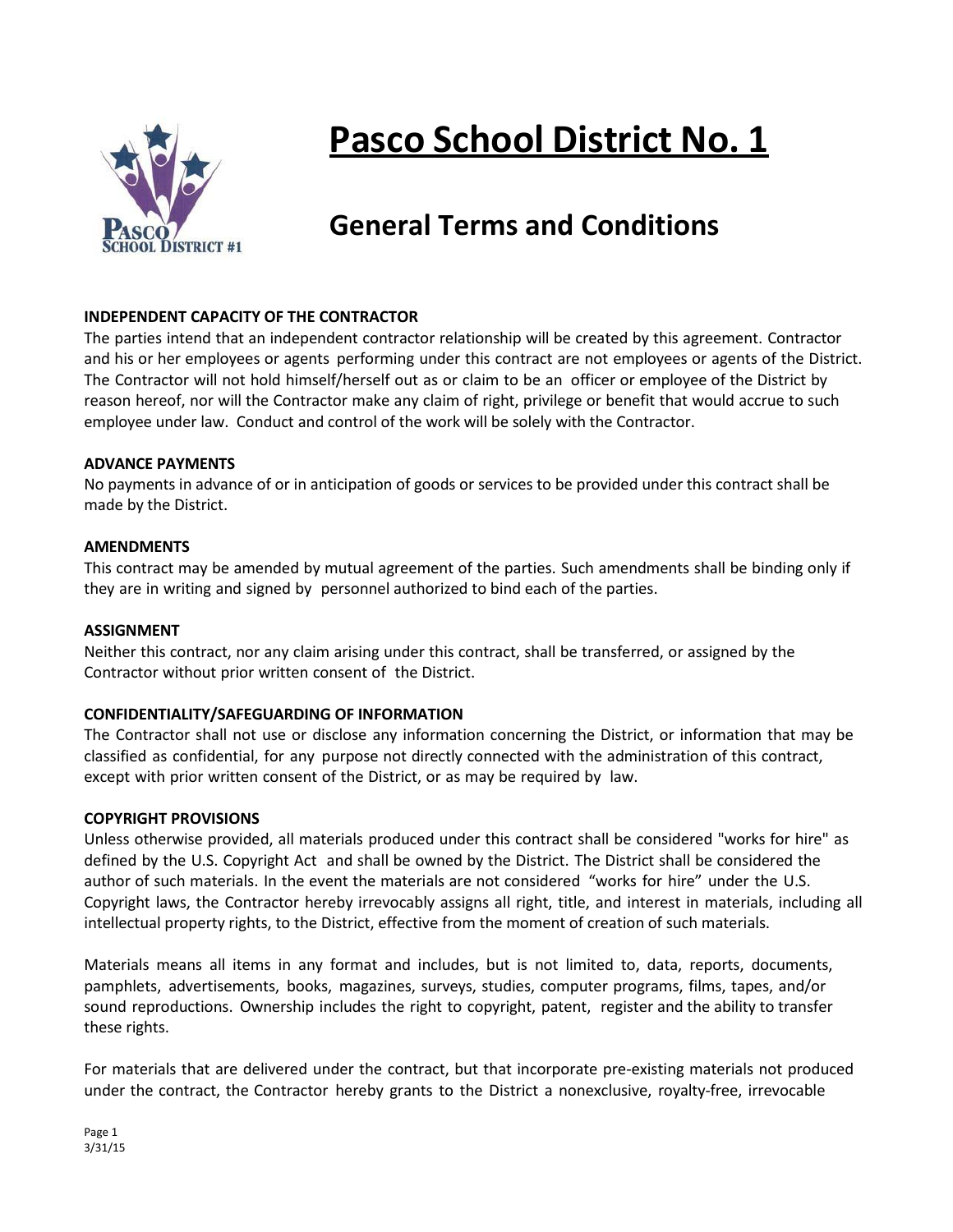license (with rights to sublicense others) in such materials to translate, reproduce, distribute, prepare derivative works, publicly perform, and publicly display. The Contractor warrants and represents that the Contractor has all rights and permissions, including intellectual property rights, moral rights and rights of publicity, necessary to grant such a license to the District.

The Contractor shall exert all reasonable effort to advise the District, at the time of delivery of materials furnished under this contract, of all known or potential invasions of privacy contained therein and of any portion of such document that was not produced in the performance of this contract.

#### **COVENANT AGAINST CONTINGENT FEES**

The Contractor warrants that no person or selling agent has been employed or retained to solicit or secure this contract upon an agreement or understanding for a commission, percentage, brokerage, or contingent fee, excepting bona fide employees or bona fide established agents maintained by the Contractor for securing business.

The District shall have the right, in the event of breach of this clause by the Contractor, to annul this contract without liability or, in its discretion, to deduct from the contract price or consideration or recover by other means the full amount of such commission, percentage, brokerage, or contingent fee.

#### **DISALLOWED COSTS**

The Contractor is responsible for any audit exceptions or disallowed costs incurred by its own organization or that of its Subcontractors.

#### **DISPUTES**

Except as otherwise provided in this contract, when a dispute arises between the parties and it cannot be resolved by direct negotiation, either party may request a dispute hearing with the District Superintendent. The request for a dispute hearing must: 1) Be in writing 2) State the dispute issue(s) 3) State the relative position of the parties 4) Be mailed to the District Superintendent and the other party's (respondent's) contract manager within 3 working calendar days after the parties agree that they cannot resolve the dispute.

The respondent shall send a written answer to the requester's statement to both the agent and the requester within five (5) working calendar days.

The District Superintendent shall review the written statements and reply in writing to both parties within five (5) working calendar days. The District Superintendent may extend this period if necessary by notifying the parties.

Nothing in this contract shall be construed to limit the parties' choice of a mutually acceptable Alternate Dispute Resolution method in addition to the dispute resolution procedure outlined above.

In the event of litigation or other action brought to enforce contract terms, each party agrees to bear its own attorney fees and costs.

#### **DOCUMENTATION**

The Contractor shall produce written reports or other written documents as requested by the District. All written reports required under this contract must be delivered to the Contract Manager.

The Contractor shall provide access to data generated under this contract to the District and to State and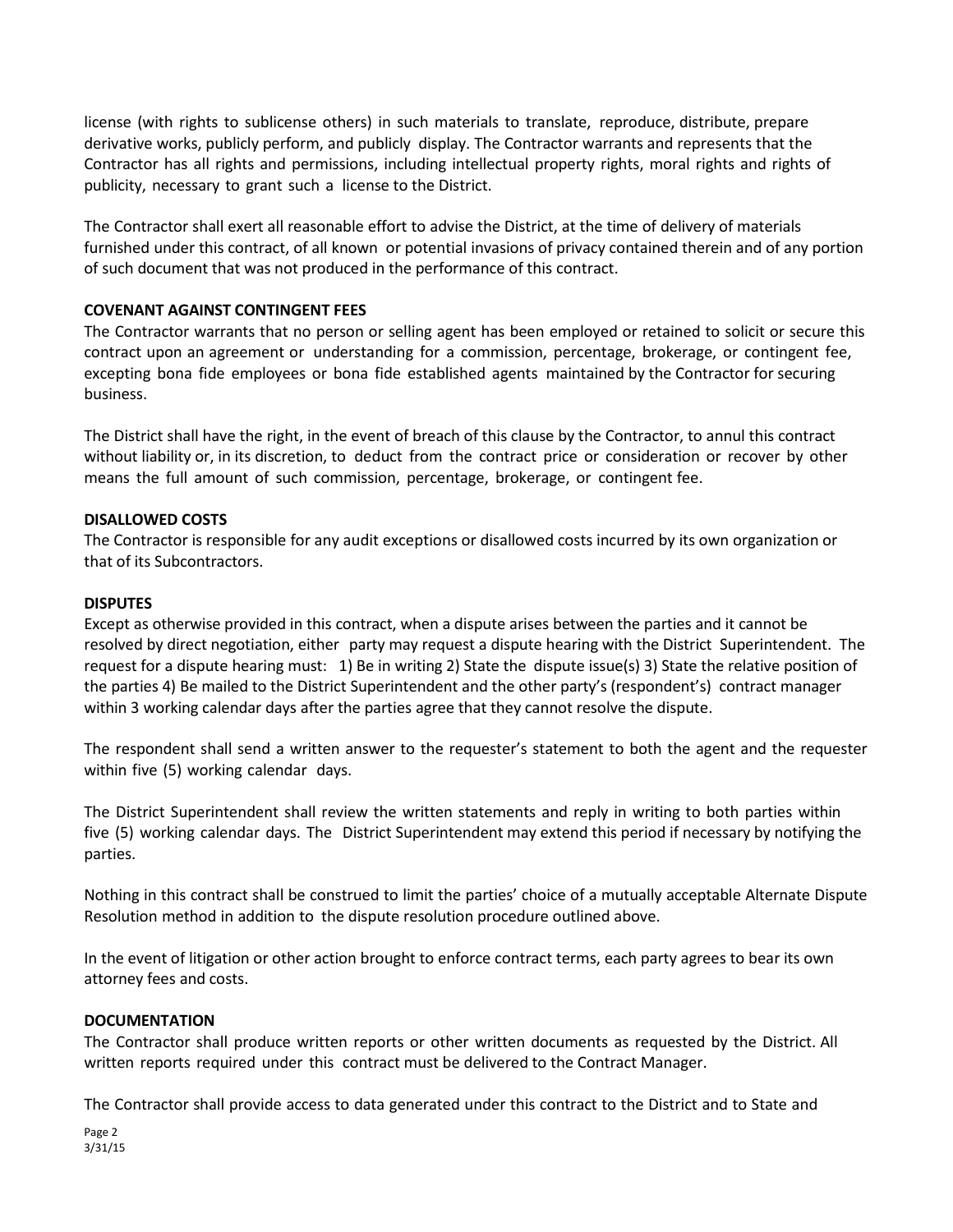Federal Auditors at no additional cost. This includes access to all information that supports the findings, conclusions, and recommendations of the Contractor's reports, including computer models and methodology for those models. These records shall be retained for a minimum of three years.

#### **GOVERNING LAW**

This contract shall be construed and interpreted in accordance with the laws of the state of Washington, and the venue of any action brought hereunder shall be in the Superior Court for Franklin County.

#### **INDEMNIFICATION**

To the fullest extent permitted by law, the Contractor shall indemnify, defend, and hold harmless the District and all officials, agents and employees of the District, from and against all claims arising out of or resulting from the performance of the contract.

"Claim," as used in this contract, means any financial loss, claim, suit, action, damage, or expense, including but not limited to attorney's fees, attributable for bodily injury, sickness, disease, or death, or injury to or destruction of tangible property including loss of use resulting there from. Contractor's obligations to indemnify defend, and hold harmless includes any claim by Contractor's agents, employees, representatives, or any subcontractor or its employees.

Contractor expressly agrees to indemnify, defend, and hold harmless the state for any claim arising out of or incident to Contractor's or any subcontractor's performance or failure to perform the contract. Contractor's obligation to indemnify, defend, and hold harmless the District shall not be eliminated or reduced by any actual or alleged concurrent negligence of the District or its agents, employees and officials.

#### **INSURANCE**

Prior to commencing work, the Contractor agrees to obtain and continuously carry, during the period this Agreement remains in force, such insurance as the Owner considers necessary for the proper protection of the parties hereto and in forms approved by the Owner. Minimum amounts and units of insurance coverage are required as follows:

- Commercial General Liability, written on an Occurrence Form, with Broad Form Property Damage, Broad Form Contractual, Personal Injury, including other coverage on Broadening Endorsement; Explosion, Collapse, and Underground (XCU) Coverage; Products and Completed Operations; and Owner's and Contractor's Protective
- Bodily Injury and Property Damage Liability: \$1,000,000 Combined Single Limit
- Automobile Liability Owned Automobiles and automobiles under long-term lease, including Hired Automobiles and Non-Owned Automobiles
- Bodily Injury and Property Damage Liability: \$1,000,000 Combined Single Limit
- Workman's compensation insurance, in statutory limits, covering all employees who perform any of the obligations assumed by the Bidder under the Contract.

The Contractor shall pay all premiums and costs in connection with all insurance. The Contractor shall require all insurance companies issuing any policies of insurance to the Contractor, which the Contractor is required to provide hereunder, to certify to the District in writing that such policies have been issued and are in force and will not be canceled for any reason (including non-payment of premium), annulled, materially altered, or reduced except upon thirty (30) days' notice in writing to the District of cancellation or alteration. The Contractor shall not cancel policies of insurance required hereunder either before or after completion of the work without the written consent of the District.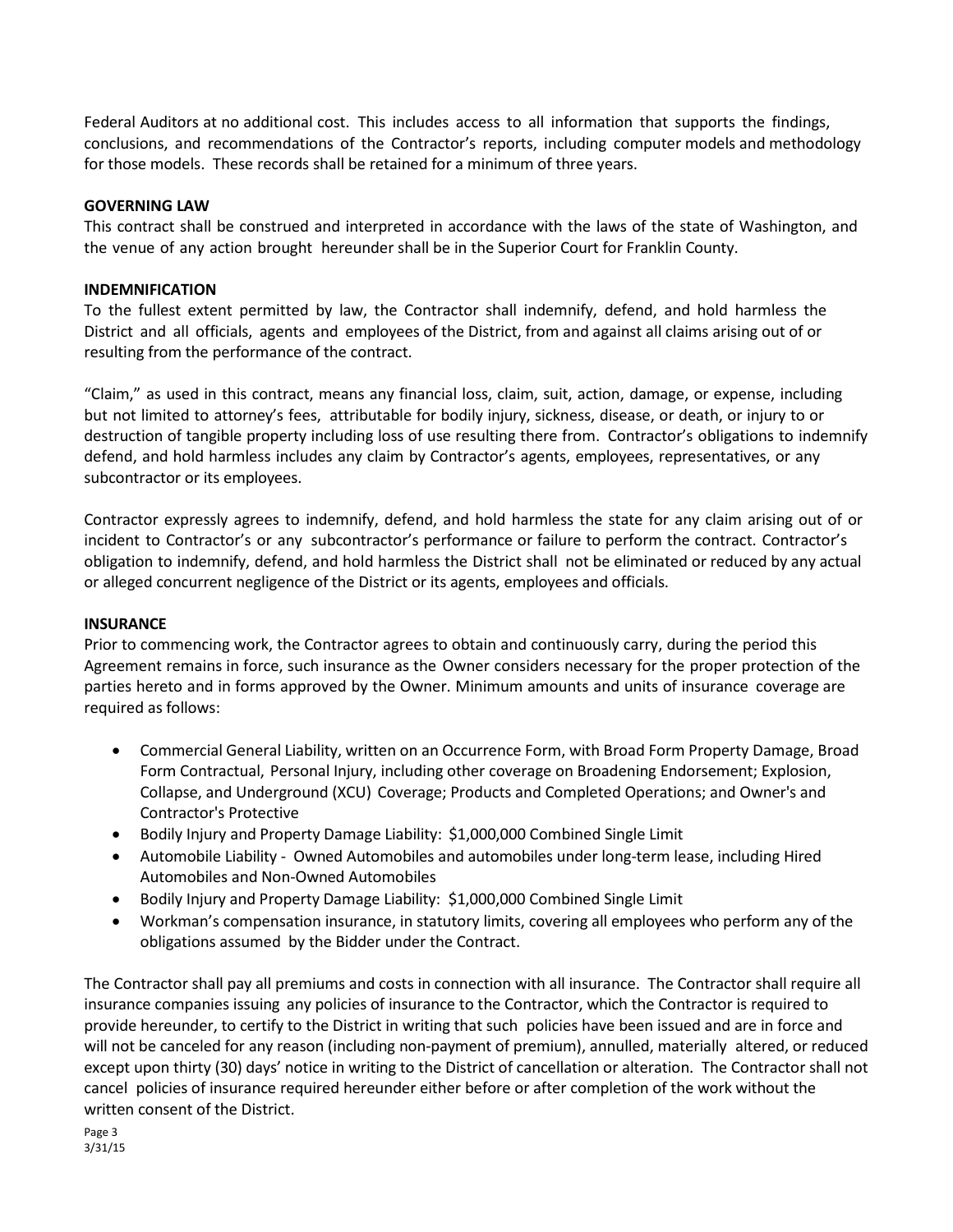The Contractor shall require all insurance companies to name the District (including its managers, directors, employees, servants, and agents), as an Additional Insured with a Cross Liability clause endorsed on liability insurance policies. The Contractor further agrees that, in the event any work to be performed under the Agreement is further sublet, the subcontractor shall comply with the insurance requirements heretofore stated.

## **LIMITATION OF AUTHORITY**

Only the Contract Manager or delegate, by writing (delegation to be made prior to action) shall have the express, implied, or apparent authority to alter, amend, modify, or waive any clause or condition of this contract. Furthermore, any alteration, amendment, modification, or waiver or any clause or condition of this contract is not effective or binding unless made in writing and signed by the Contract Manager.

# **PUBLICITY**

The Consultant agrees to submit to the District all advertising and publicity matters relating to this contract wherein the District's name is mentioned or language used from which the connection of the District's name may be inferred or implied. The Contractor agrees not to publish or use such advertising and publicity matters without the prior written consent of the District.

# **REGISTRATION WITH DEPARTMENT OF REVENUE**

The Contractor shall complete registration with the Washington State Department of Revenue and be responsible for payment of all taxes due on payments made under this contract.

# **REGULATORY COMPLIANCE**

District and Contractor agree that all activity pursuant to this contract will be in accordance with all the applicable current federal, state and local laws, rules, and regulations.

- Nondiscrimination for Labor Agreements/Contracts All applicants seeking employment opportunities and all contracts for goods and services will be considered and will not be discriminated against on the basis of race, color, national origin, gender, or disability. This is in accordance with Title VI of the 1964 Civil Rights Act; Section 504 of the Rehabilitation Act, 1973, as amended; Americans with Disabilities Act, July 26, 1990, PL 101-336, and Title IX of the Education Amendments of 1972, as amended.
- Equal Employment Opportunity All contractors will take affirmative action which shall make effective equal opportunities of employees and applicants in compliance with the provisions of Executive Order 11264, dated September 24, 1965, as amended by Executive Order 11375 of October 13, 1967, and as supplemented in Department of Labor regulations (41 CFR Chapter 60).
- Work Conditions Compliance with sections 103 and 107 of the Contract Work Hours and Safety Standards Act (40 USC 327-330) as supplemented by Department of Labor regulations 29 CFR part 5

All material/equipment furnished will be required to satisfy any applicable requirements of the Washington Industrial Safety and Health Act in effect at the time of delivery. It shall be the responsibility of the Contractor to comply with this requirement insofar as compliance is within his/her control.

Compliance with the Davis-Bacon Act (40 USC 276a to 27a-7) as supplemented by Department of Labor regulations (29 CFR part 5) for federally funded construction projects.

 Contractor Employee Standards Contractor shall prohibit any of the establishment's employees, including subcontractors, from working in contact with children at a public school, who has plead guilty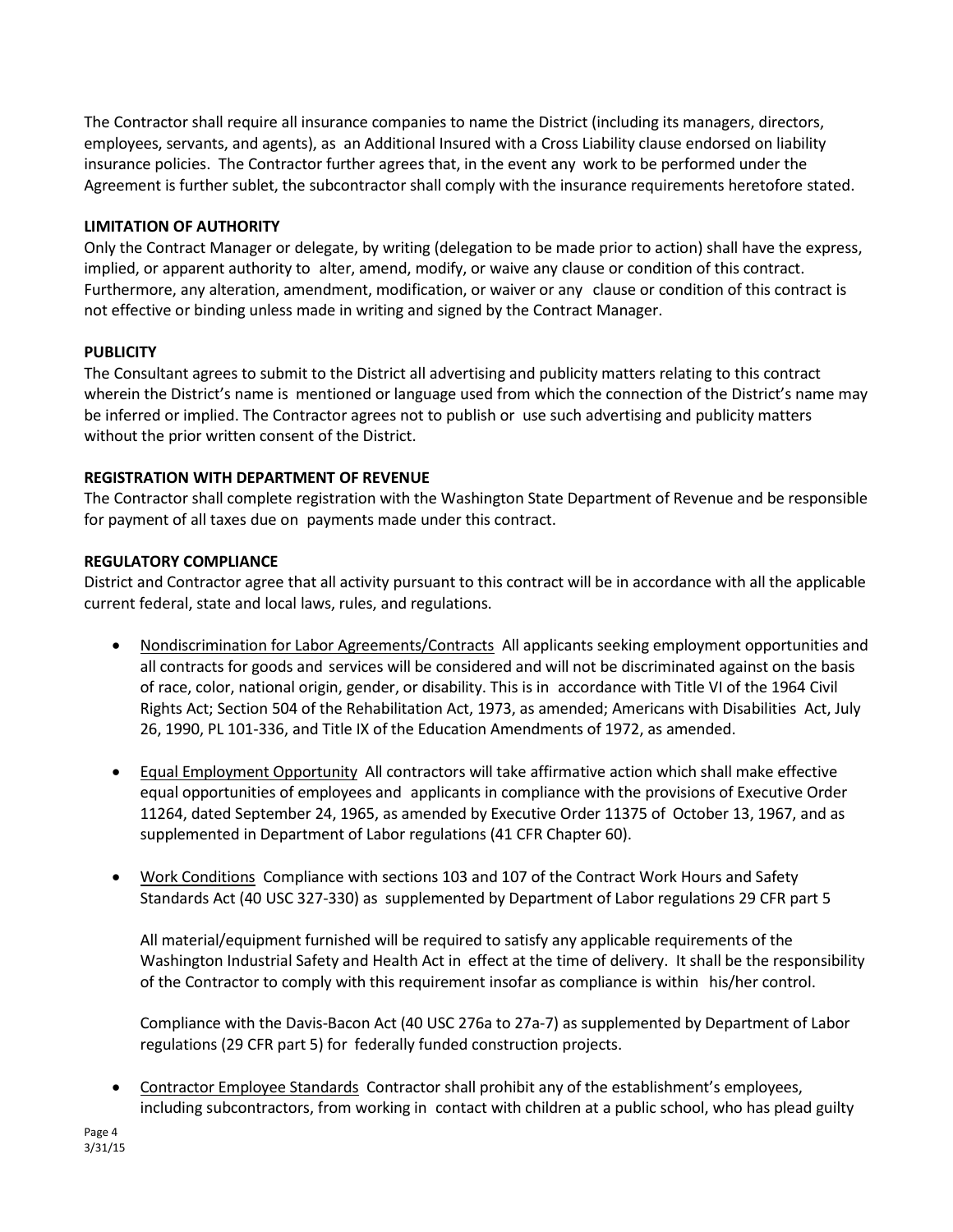to or been convicted of any felony crime involving the physical neglect of a child under RCW 9A.42, the physical injury or death of a child under RCW 9A.32 or 9A.36 (except motor vehicle violations under RCW 46.61), sexual exploitation of a child under RCW 9.68, several offenses under RCW 9A.44 where a minor is the victim, promoting prostitution of a minor under RCW 9A.88, the sale or purchase of a minor child under RCW 9A.64.030, or violation of similar laws of another jurisdiction. Failure to comply with this section shall be grounds to immediately terminate the contract.

- Environmental Protection Contractor shall comply with all applicable standards, orders, or requirements issued under section 306 of the Clean Air Act (42 USC 1857(h)), section 508 of the Clean Water Act 33 USC 1368, Executive Order 11738, and Environmental Protection Agency Regulations (40 CFR part 15).
- Prevailing Wage All laborers, workers, or mechanics involved in construction, alteration, repair, improvement, or maintenance shall be paid the prevailing wage rates for that trade or craft in Franklin County as of the date of contract award. Contractor and all subcontractors shall file Intent to Pay Prevailing Wage with the Department of Labor and Industries and present documentation of acceptance by Labor and Industries to the District prior to receiving any payment.
	- Dispute Resolution Any dispute regarding Prevailing Wage which the parties cannot resolve among themselves shall be referred to the Director of Labor and Industries for arbitration. The Director's decision shall be final, conclusive, and binding on all parties of the dispute.
- Public Works Contractor will comply with Washington State Public Work Requirements for any project identified as such by the District. Additionally, Contractor is responsible for ensuring that these conditions are carried forward to any and all subcontracts. Prevailing Wage requirements shall apply to all public work.
	- Apprentice Utilization Any Public Works project estimated to cost over \$2 million requires apprentice labor hours equaling fifteen percent (15%) of the total labor hours.
	- Retainage All public work projects require five percent (5%) retainage or bid bond at the monthly pay estimates. Retained amounts shall be held until after final completion of the work. In addition, an Affidavit of Wages Paid must be approved by the Department of Labor and Industries and documentation of such presented to the District.
	- Contractor Surety Bond Contractor shall make, execute, and deliver to the District a good and sufficient performance bond which shall state that the contractor shall faithfully perform the provisions of the contract and shall pay all labor, subcontractors, material suppliers, and taxes as required by law.
	- Postings Intent to Pay forms listing the labor classification and wages used on the project shall be made available for worker inspection, together with the address and phone number of the local Labor and Industries Industrial Statistician.
- Federal Programs By acceptance of this purchase order, the seller certifies that neither the seller nor its principles have been suspended or disbarred from Federal Procurement programs.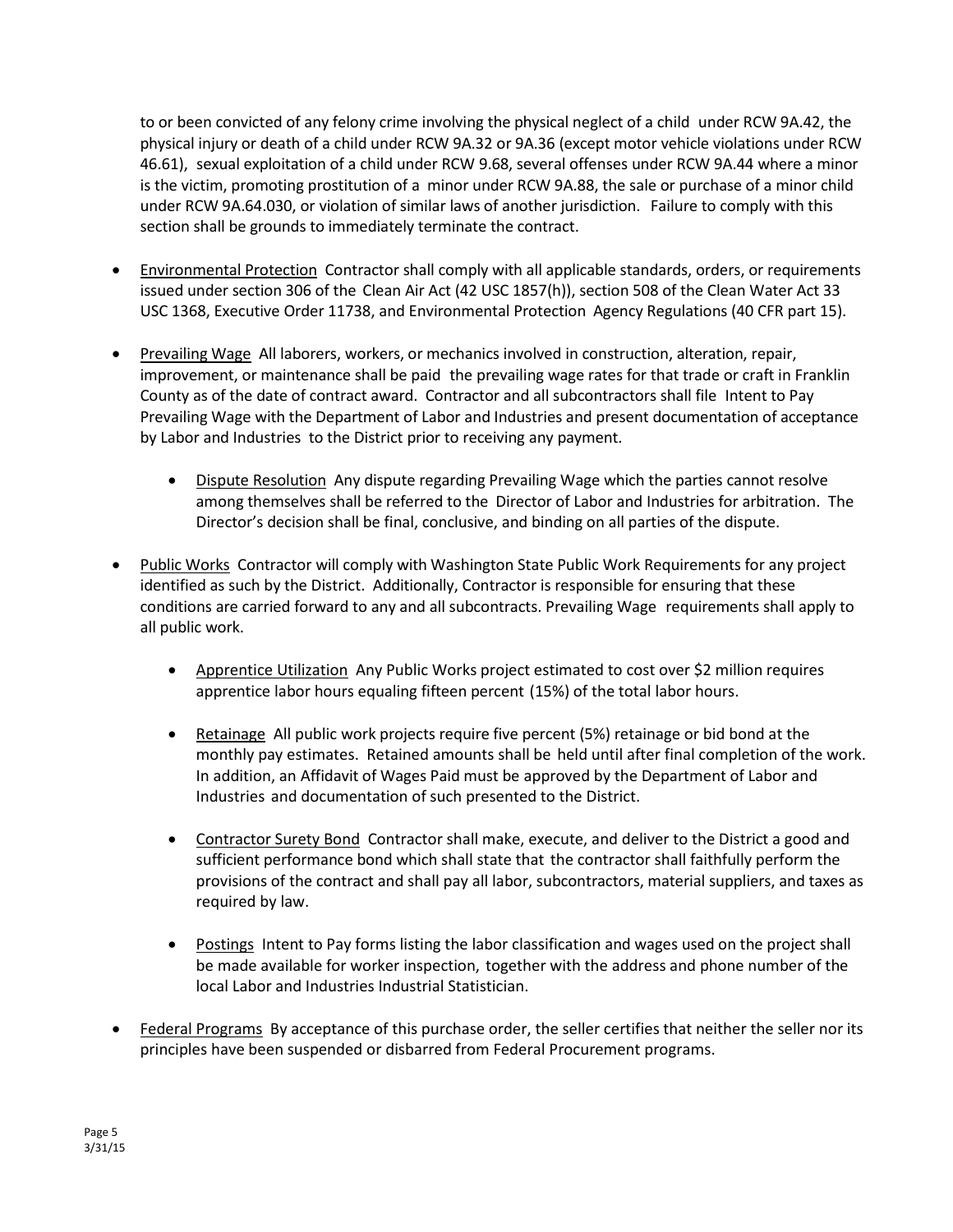#### **SEVERABILITY**

The provisions of this contract are intended to be severable. If any term or provision is illegal or invalid for any reason whatsoever, such illegality or invalidity shall not affect the validity of the remainder of the contract.

#### **SITE SECURITY**

While on District property, Contractor, its agents, employees, or subcontractors shall conform in all respects with physical, fire or other security policies or regulations.

#### **SUBCONTRACTING**

Neither the Contractor nor any subcontractor shall enter into subcontracts for any of the work contemplated under this contract without obtaining prior written approval of the District. In no event shall the existence of the subcontract operate to release or reduce the liability of the Contractor to the District for any breach in the performance of the Contractor's duties. This clause does not include contracts of employment between the Contractor and personnel assigned to work under this contract.

Additionally, the Contractor is responsible for ensuring that all terms, conditions, assurances, and certifications set forth in this agreement are carried forward to any subcontracts. Contractor and its subcontractors agree not to release, divulge, publish, transfer, sell, or otherwise make known to unauthorized persons personal information without the express written consent of the agency or as provided by law.

#### **TAXES**

All payments accrued because of payroll taxes, unemployment contributions, any other taxes, insurance or other expenses for the Contractor or its staff shall be the sole responsibility of the Contractor.

#### **TERMINATION FOR CONVENIENCE**

Except as otherwise provided in this contract, the District may, by providing 10 calendar day written notice, beginning on the second day after the mailing, terminate this contract, in whole or in part. If this contract is so terminated, the District shall be liable only for payment required under the terms of this contract for services rendered or goods delivered prior to the effective date of termination.

**•** Termination Procedures Upon termination of this contract, the District, in addition to any other rights provided in this contract may require the Contractor to deliver to the District any property specifically produced or acquired for the performance of such part of this contract as has been terminated. The provisions of the "Treatment of Assets" clause shall apply in such property transfer.

The District shall pay to the Contractor the agreed upon price, if separately stated, for completed work and services accepted by the District, and the amount agreed upon by the Contractor and the District for:

- Completed work and services for which no separate price is stated,
- Partially completed work and services,
- Other property or services that are accepted by the District, and
- The protection and preservation of property, unless the termination is for default, in which case the Contract Manager shall determine the extent of the liability of the District. Failure to agree with such determination shall be a dispute within the meaning of the "Disputes" clause of this contract.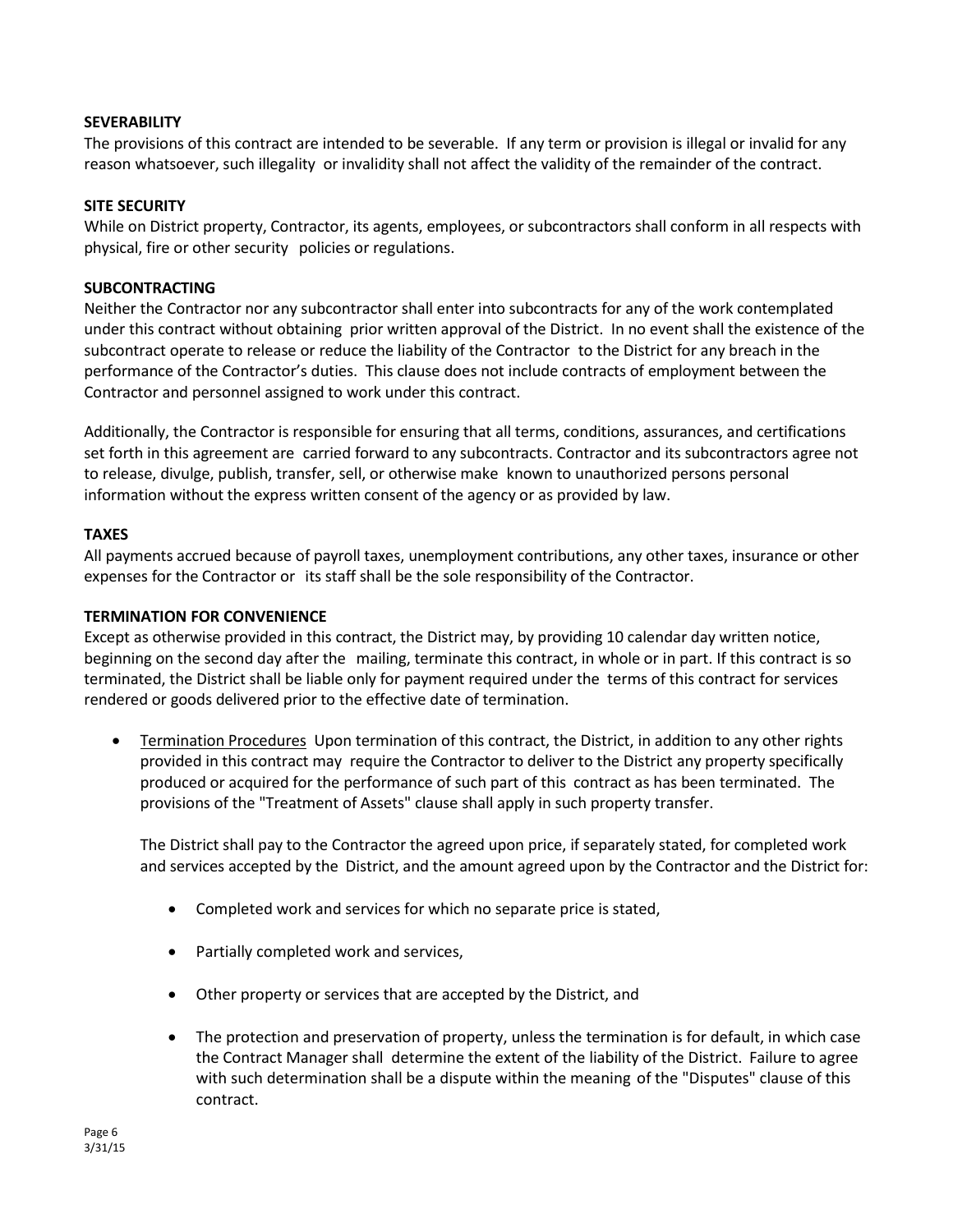The District may withhold from any amounts due the Contractor such sum as the Contract Manager determines to be necessary to protect the District against potential loss or liability. The rights and remedies of the District provided in this section shall not be exclusive and are in addition to any other rights and remedies provided by law or under this contract.

After receipt of a notice of termination, and except as otherwise directed by the District, the Contractor shall:

- Stop work under the contract on the date, and to the extent specified, in the notice;
- Place no further orders or subcontracts for materials, services, or facilities except as may be necessary for completion of such portion of the work under the contract that is not terminated;
- Assign to the District, in the manner, at the times, and to the extent directed by the Contract Manager, all of the rights, title, and interest of the Contractor under the orders and subcontracts so terminated, in which case the District has the right, at its discretion, to settle or pay any or all claims arising out of the termination of such orders and subcontracts;
- Settle all outstanding liabilities and all claims arising out of such termination of orders and subcontracts, with the approval or ratification of the Contract Manager to the extent Contract Manager may require, which approval or ratification shall be final for all the purposes of this clause;
- Transfer title to the District and deliver in the manner, at the times, and to the extent directed by the Contract Manager any property which, if the contract had been completed, would have been required to be furnished to the District;
- Complete performance of such part of the work as shall not have been terminated by the Contract Manager; and
- Take such action as may be necessary, or as the Contract Manager may direct, for the protection and preservation of the property related to this contract, which is in the possession of the Contractor and in which the District has or may acquire an interest.

## **TREATMENT OF ASSETS**

Title to all property furnished by the District shall remain in the District. Title to all property furnished by the Contractor, the cost of which the Contractor is entitled to be reimbursed as a direct item of cost under this contract, shall pass to and vests in the District upon delivery of such property by the Contractor. Title to other property, the cost of which is reimbursable to the Contractor under this contract, shall pass to and vest in the District upon

- Issuance for use of such property in the performance of this contract, or
- Commencement of use of such property in the performance of this contract, or
- Reimbursement of the cost thereof by the District in whole or in part, whichever first occurs

Page 7 3/31/15 Any property of the District furnished to the Contractor shall, unless otherwise provided herein or approved by the District, be used only for the performance of this contract. The Contractor shall be responsible for any loss or damage to property of the District that results from the negligence of the Contractor or that results